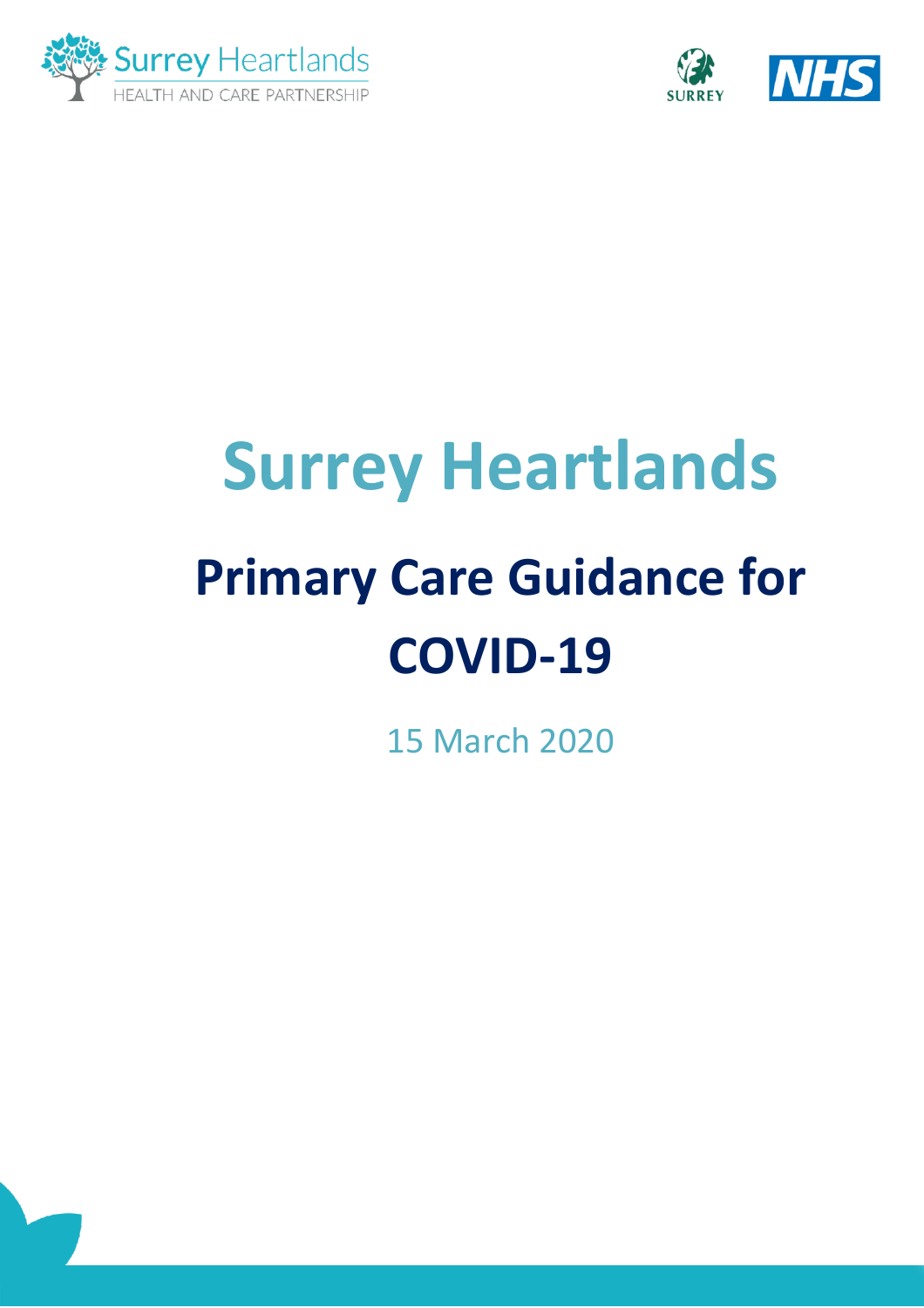



# **CONTENTS**

- <span id="page-1-0"></span>**1.** [Consulting Model](#page-2-0)
	- **a.** [Information Governance](#page-2-1)
	- **b.** [Consulting model guide](#page-6-0) (appendix A)
	- **c.** [Total triage guide](#page-9-0) (appendix B)
	- **d.** [Telephone consulting guide](#page-11-0)
- **2.** [Business Continuity Planning](#page-2-2)
- **3.** [Daily Working Rhythm](#page-3-0)
- **4.** [Booking Control](#page-3-1)
- **5.** [Arrival Control](#page-4-0)
- **6.** [Managing Respiratory/Fever cases](#page-4-1)
- **7.** [Staff who are at risk](#page-4-2)
- **8.** [Residential Homes/Care Homes/Housebound](#page-4-3)
- **9.** [Remote Working](#page-5-0)
	- **a.** [Footfall deployment](#page-6-0)
	- **b.** [Video Platforms](#page-5-1)

# **ADDITIONAL RESOURCES**

[COVID-19 : guidance for health professionals](https://www.gov.uk/government/collections/wuhan-novel-coronavirus)

[Primary Care SOP](https://www.england.nhs.uk/publication/coronavirus-standard-operating-procedures-for-primary-care-settings/) 

[NHSE IPC Guidance](https://www.gov.uk/government/publications/wuhan-novel-coronavirus-infection-prevention-and-control)

[Live case tracker](https://www.arcgis.com/apps/opsdashboard/index.html#/f94c3c90da5b4e9f9a0b19484dd4bb14)

[Poster resources / campaign resources](https://campaignresources.phe.gov.uk/resources/campaigns/101-coronavirus-/resources)

[NHSE online consultations implementation toolkit](https://www.england.nhs.uk/gp/digital-first-primary-care/resources/)

[accuRx COVID Toolset \(Including Video\)](https://www.accurx.com/covid-19)

[EMIS Video Consultations Guide](https://www.emisnow.com/csm?id=kb_article&sys_id=726225291b6f84106281fcc1cd4bcb9b&spa=1#vcc19)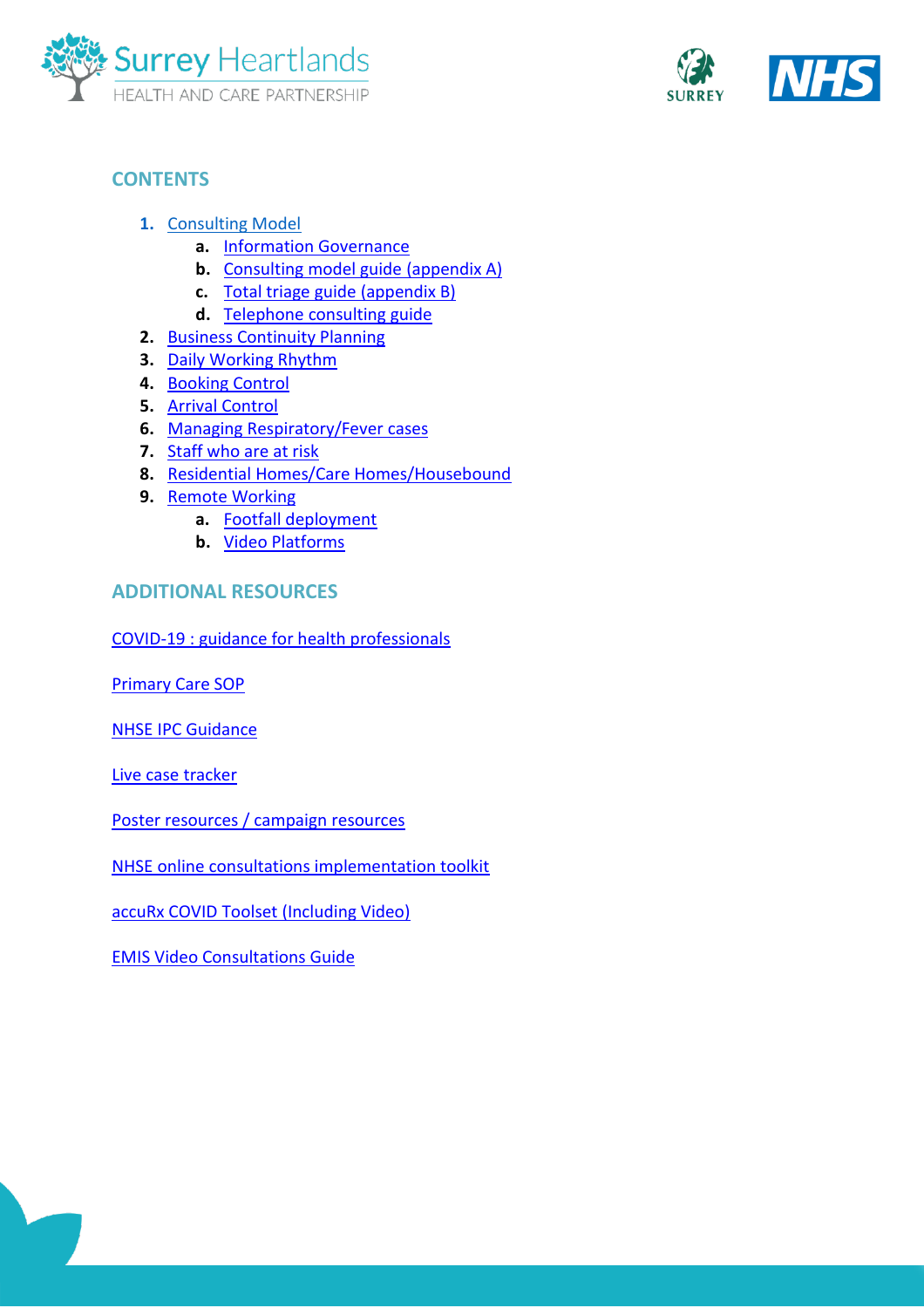



Rapid change to modes of care delivery, infection control and business continuity planning is needed for a resilient primary care response to the growing burden on the NHS caused by COVID-19.

Guidance from NHSE and PHE has suggested a number of operational changes that providers of services can make. While we do not have the remit to mandate directed change, we have aggregated best practice for dissemination to members.

#### <span id="page-2-0"></span>**CONSULTING MODEL**

NHSE has advised total triage as the normal state of service provision for PHC. This means that no-one should be arriving for a face-to-face consultation at a surgery without prior triage. **Appendix A** contains a full implementation guide.

#### <span id="page-2-1"></span>**INFORMATION GOVERNANCE**

IG concerns have been listened to by NHSX and primary care should be reassured that the need for immediate delivery of alternate services has been understood. Providers should use tools they have available, including off the shelf products such as AccuRX, as well as specific medical solutions. [Full guidance here.](https://www.nhsx.nhs.uk/key-information-and-tools/information-governance-guidance)

Included in the appendices are a guide to using [total triage/digital](#page-9-0) and [telephone consulting.](#page-11-0)

#### <span id="page-2-2"></span>**BUSINESS CONTINUITY PLANNING**

It is likely that across Surrey Heartlands numbers of COVID cases will continue to rise with a consequent rise in exposure risk to practices. This will lead to practices at times being advised to temporarily close by PHE and staff being isolated either under direction or selfisolating. Preparing for this eventuality now will minimise service disruption. Some suggestions for how to approach this include:

- Name an overall COVID-19 practice lead who will monitor comms and brief staff
- Identify shift COVID-19 lead for each day
- Team separation:
	- A+B Teams who do not cross work (inc PM/Deputy PM)
	- Offsite working for staff where possible (including non-clinical)
	- Deputies for all critical positions who are briefed by the position holder in advance.
- Plan for possible practice closure and ensure there is a standard operating procedure for [remote working](#page-5-0) to maintain as much service as possible
- Transfer prescriptions to EPS and eRD where possible
- Consider extending prescription lengths to a maxium of 3 months our pharmacy colleagues are in the same situation we are, reducing footfall is helpful.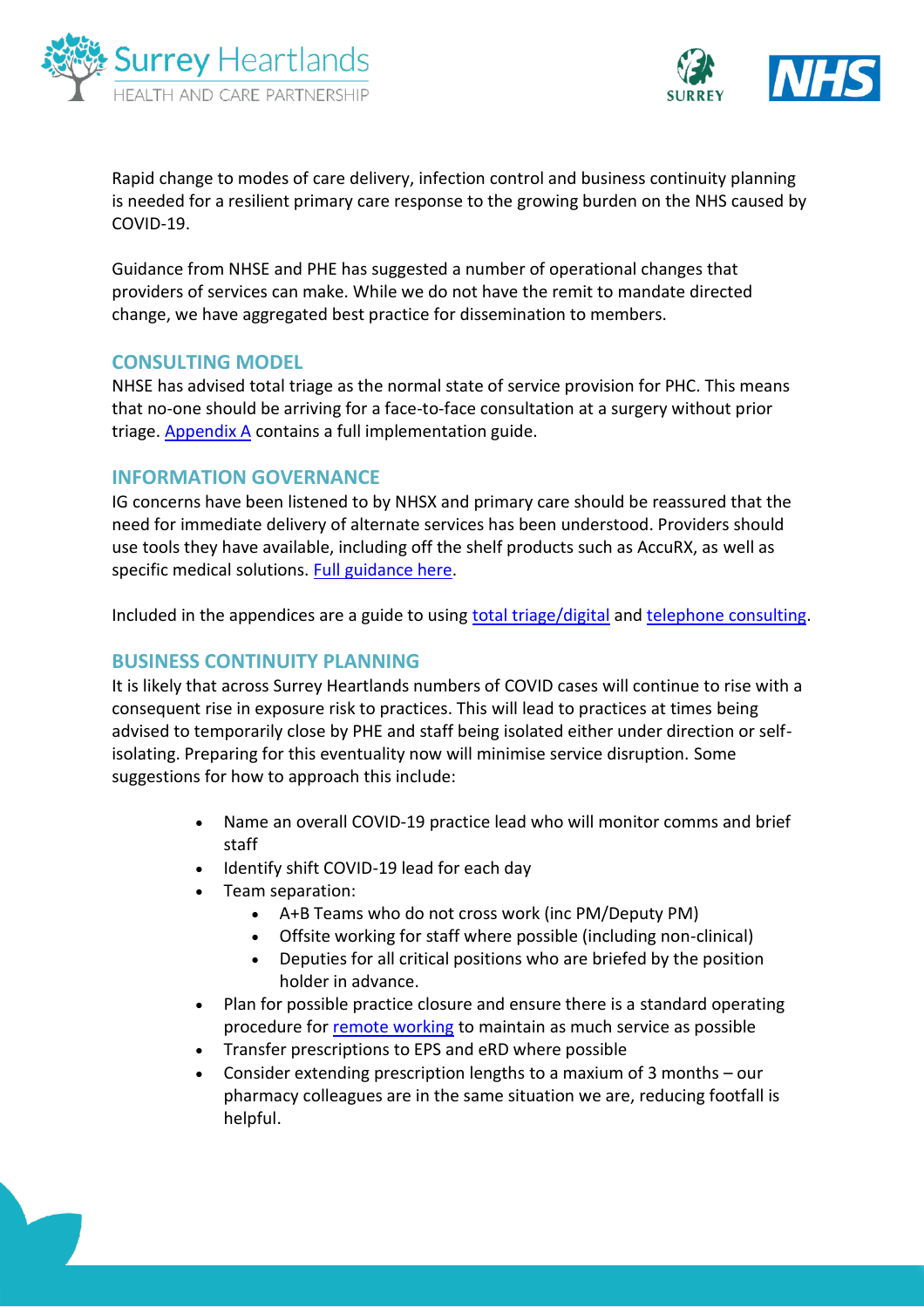



# <span id="page-3-1"></span><span id="page-3-0"></span>**DAILY RHYTHM**

In times of uncertainty, flow of information and routine reduces anxiety and allows coordinated action by team members. A suggested pattern to be adapted is below:



# **BOOKING CONTROL**

NHSE guidance has been that practices switch existing bookable face to face slots into telephone triage ones as part of a move towards total triage.

- Consider use of the AccuRX patient screening tool for existing face to face appointments
- Consider whether you should be continuing to bring in vulnerable patients for routine appointments (e.g. QOF)
- Review requirements for AHCP appointments e.g. is every nursing care appointment strictly required (spirometry e.g)
- Are there ancillary services that use your building that are non-essential (e.g health promotion clinics)?
- [Are there staff at risk that you need to protect?](#page-4-2)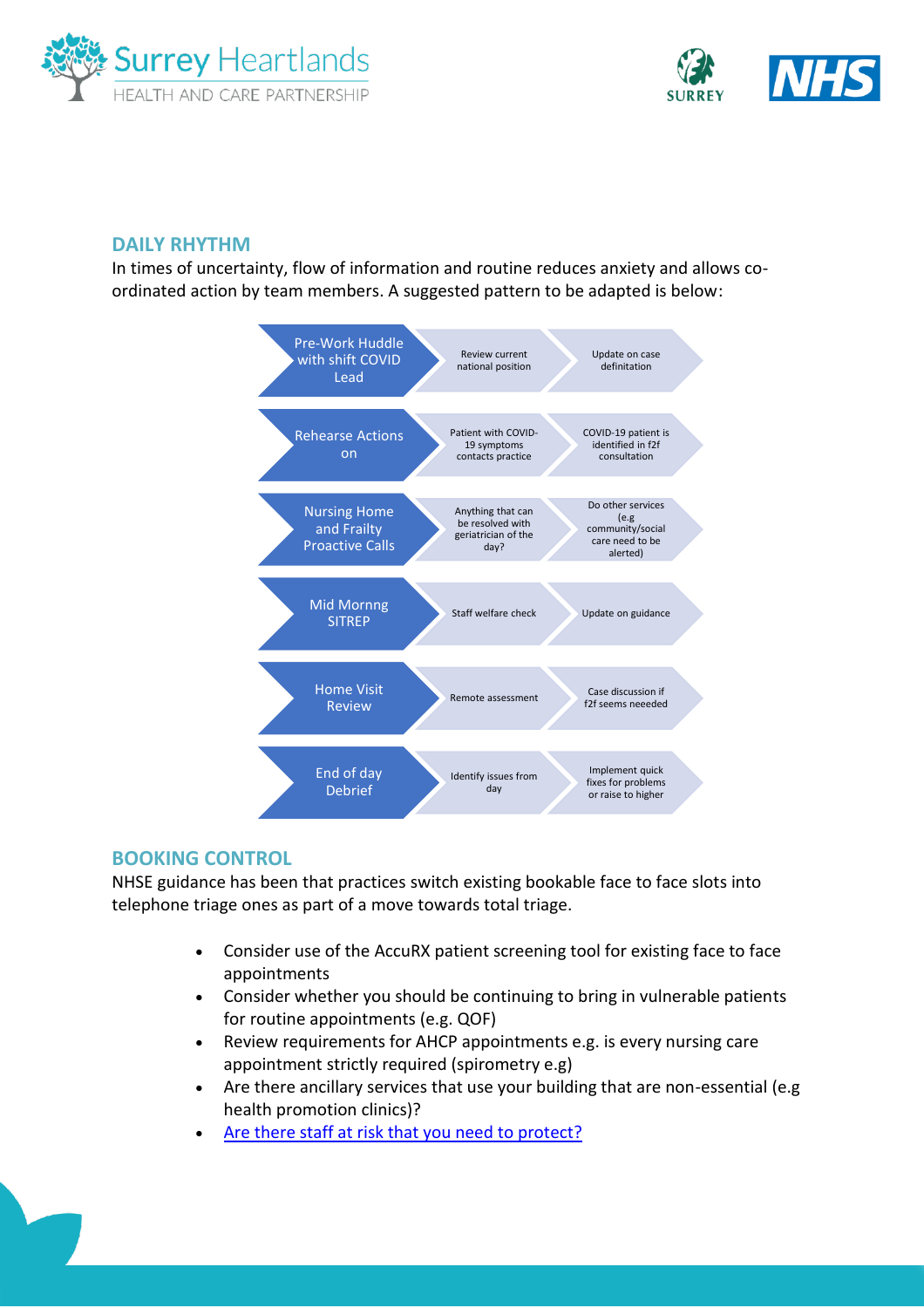



# <span id="page-4-0"></span>**ARRIVAL CONTROL**

There will be a portion of people who will need to be seen in person, despite the most careful screening at point of triage there should still be mitigation measures in place.

- Turn off self-arrival units (patients may ignore notices and check in even when at risk)
- Staff checking in patients briefed daily on case definition and questions to ask
- Clear signage is available [here from PHE](https://campaignresources.phe.gov.uk/resources/campaigns/101-coronavirus-/resources)

# <span id="page-4-1"></span>**MANAGING RESPIRATORY/FEVER CASES**

There may well be occasions where clinicians feel that despite guidance to self-isolate respiratory cases or cases with an undifferentiated fever, they have to deliver patient assessment in primary care.

This is a decision for individual practices and clinicians, but we would encourage reducing risk as much as possible.

- See cases in a pre-designated area
- Have separate arrival areas or have patients sequestered in their own transport waiting to be called in.
- Patient to be masked on arrival and brought in through alternate entry
- Move all respiratory cases to the end of the day (if not clinically urgent).
- Use PPE for a designated clinician seeing cases
	- [IPC guide is here,](https://www.gov.uk/government/publications/wuhan-novel-coronavirus-infection-prevention-and-control) please note PPE guides are (at time of writing) for secondary care but adaptable to primary care
- Strict decontamination between cases
- EMIS practices can use the Surrey Heartlands COVID-19 template for assessment and data capture (see Appendix 4). SystmOne practices already have this template in their Resource Library.

# <span id="page-4-2"></span>**STAFF AT RISK**

Many people working in primary care have pre-existing LTCs and/or medications that put them in a high-risk category. Though we have no clear guidance on these groups yet, a pragmatic approach is advisable.

- Remove at risk staff from untriaged appointments
- [Remote working if possible](#page-5-0)
- Stress handwashing to all staff, not just clinical

# <span id="page-4-3"></span>**RESIDENTIAL HOMES / CARE HOMES / HOUSEBOUND**

These patients represent a vulnerable set of patients. There is scope for both morbidity/mortality and secondary impact on acute hospital services if there is a spike of illness and subsequent admissions.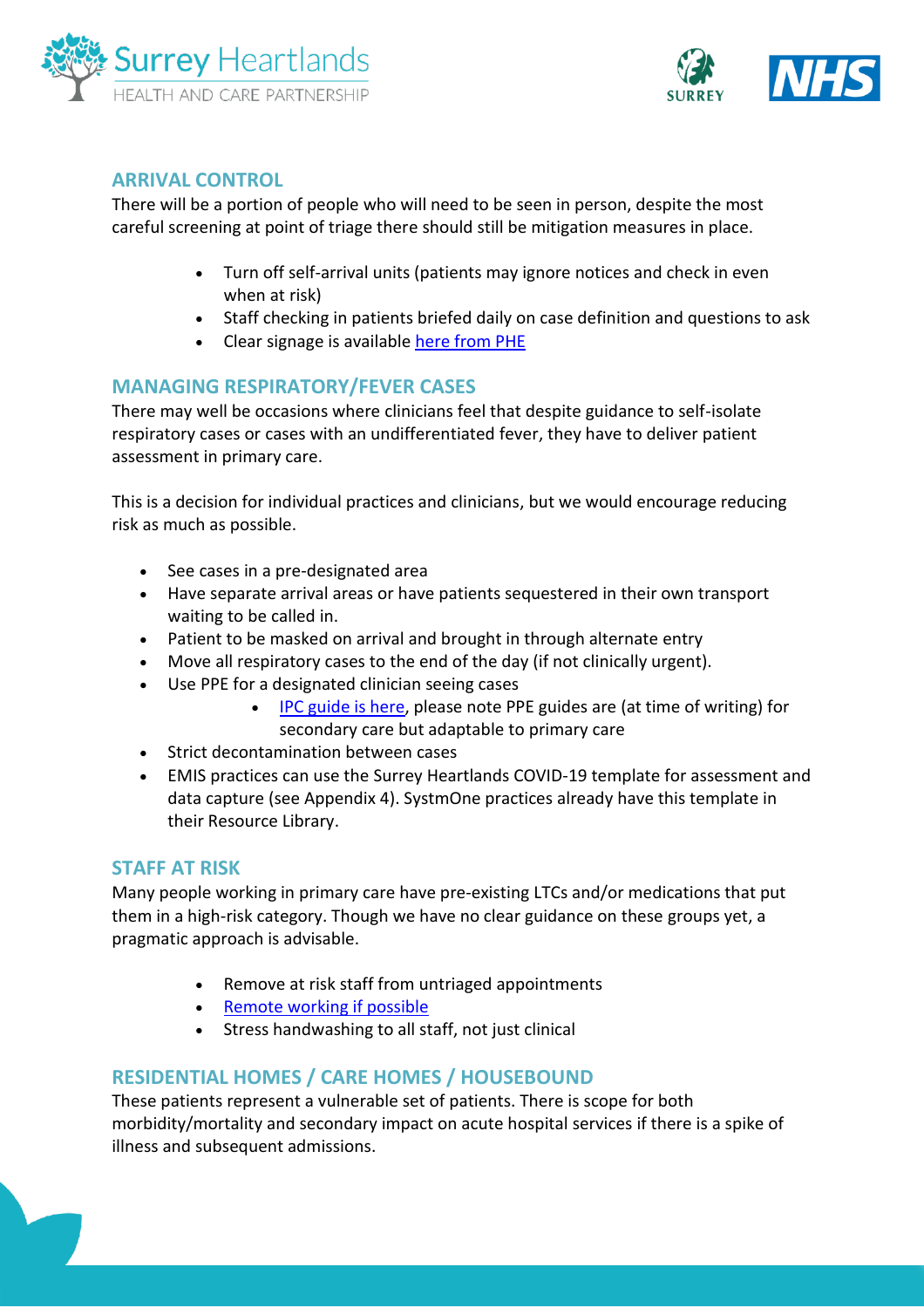



- Liaise regularly with care/residential homes to understand and be able to anticipate pressures
- Remote assessment where possible. Freedom has been given by [NHSX](#page-2-1) to use novel methods to do so without being paralysed by fears over IG.
- If visits are required, consider whether PPE is appropriate in order to protect both vulnerable patients and staff.
- Complete Respect/PACE plans proactively where patients consent (these may be completed within a remote consultation).

#### <span id="page-5-0"></span>**REMOTE WORKING**

Practice resilience can be maintained with use of remote working both as a proactive measure and as a response to staff self-isolation. EMIS can be run natively and securely from CSU laptops.

- As well as the approx. 250 laptops already rolled out, a further 300 will be ready for deployment from week commencing 6 April. An additional 300 are being ordered. The total number of laptops (including those already deployed) per Practice will initially be allocated based on list size with one laptop provided per 1500 patients e.g. a Practice with 12,000 patients will receive 8 laptops in total.
- Away from my desk licenses are also being procured and allow clinicians and non-clinical staff to access a computer in the practice from a home device. Please note; this is only an option when there is a spare computer in the practice.
- With regards to use of VPN tokens, the IG guidance mentioned above (link [repeated here\)](https://www.nhsx.nhs.uk/key-information-and-tools/information-governance-guidance) covers use of personal devices, which can be used if necessary .
- [Footfall can be used](#page-1-0) to access digital consulting platforms from home (or equivalent digital providers where already in use)
- <span id="page-5-1"></span>• A number of suppliers have offered Video Consulting platforms and are available for use now:
	- [accuRx](https://www.accurx.com/covid-19) is deployed in many if not all practices already, with video functionality enabled since 9/3. A simple SMS to the patient iniates the consultation, there is no cost to the practice.
	- [EMIS](https://www.emisnow.com/csm?id=kb_article&sys_id=726225291b6f84106281fcc1cd4bcb9b&spa=1#vcc19) have released their video platform on a free basis for the next 12 weeks. Bookings are made through Patient Access, so the platform is only available to patients signed up for online services.

Prepared by Dr David Triska, Digital First Primary Care Lead for Surrey Heartlands & GP Partner, Witley & Milford

v1.4 15 March 2020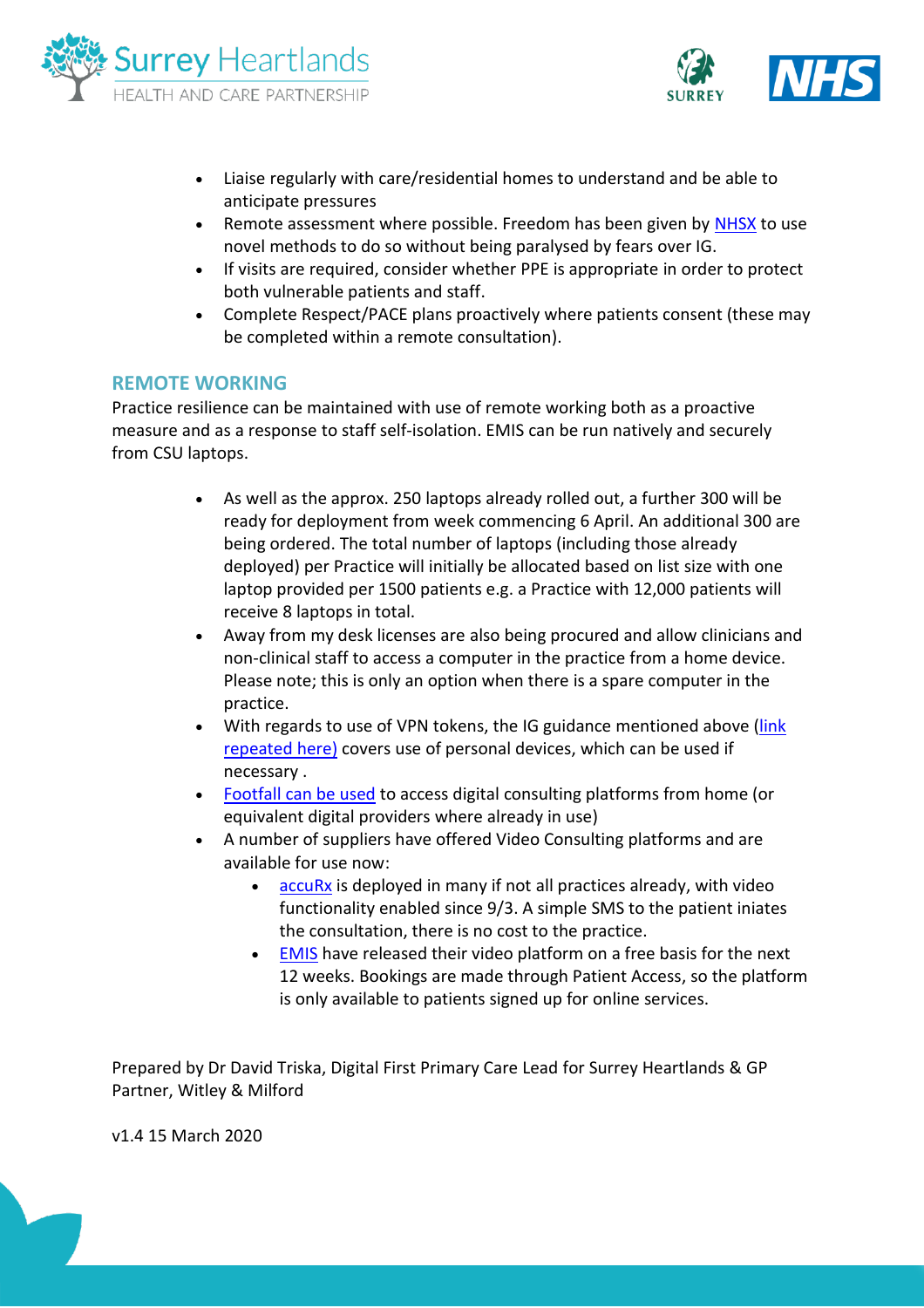



# **APPENDIX A**

#### <span id="page-6-0"></span>**SCOPE:**

Pressures from COVID-19 mean that practices need to look at remote consultation models to both protect patients and staff from disease spread, provide resilience in their operating model and allow flexibility for future situational change.

This document provides an overview of rollout phases, consulting models and practical implementation support.

# **PHASE 1: MODEL DECISION**

- 1. *Digital and phone total triage:* offers equality of access for digital and non-digital users, efficiency for practices and in-built resilience by enabling more flexible remote working patterns and adaptable working patterns (i.e. custom appointment lengths etc). Does require rapid training of staff.
- *2. Phone total triage:* Requires no additional equipment and can be implemented with minimal change. Allows adaptable working patterns (i.e. custom appointment lengths etc). Doesn't offer the scale of increased efficiency of digital models or the flexibility for remote working.
- 3. *Current duty doctor/routine model with pre-booked converted to video (if no examination needed and/or it could safely be delayed):* Most recognisable way of working with minimal change needed. Little resilience in this system with least efficiencies and less scope for remote working.



 *Both digital and/or phone total triage models share a common workflow design*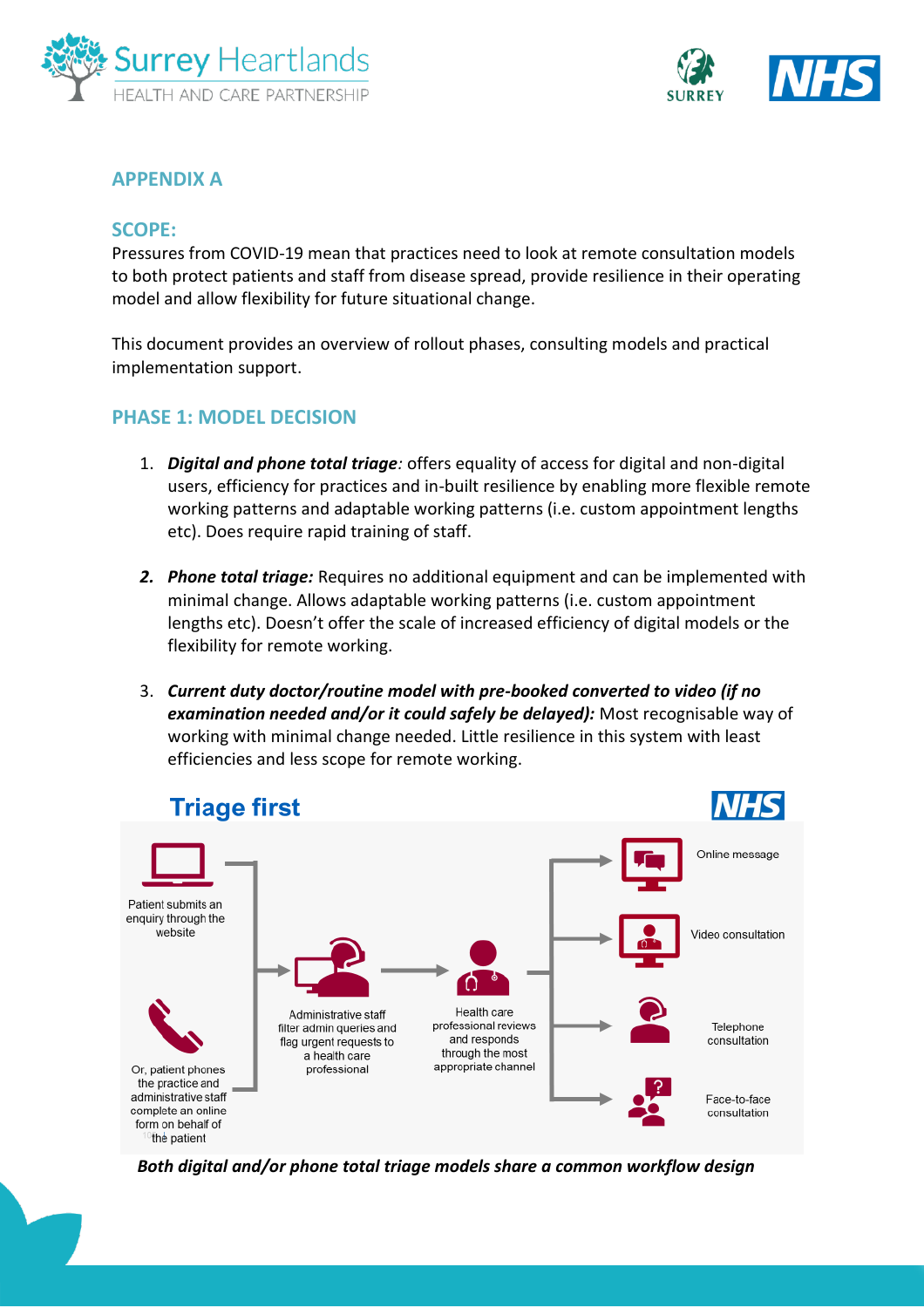



# **PHASE 2: CAPACITY PLANNING**

There will be provision to each practice of a predicated activity model customised to the chosen mode of delivery. This will allow foresight to the planned contacts per day and whether or not practices can meet the demands of their chosen model.

Should the operating model change at the practice's request the capacity planner will be reworked and provided again.

# **PHASE 3: REALLOCATION OF STAFF**

Changing models of working will very likely cause shift of demand around the week. There is a fairly clear pattern of activity per day when working both in the total triage model and the more traditional model, if there is a significant change from a practice's current way of working they should be prepared to look at where sessions are needed to meet patient flow throughout the week.

# **PHASE 4: APPOINTMENT REALLOCATION/BLOCKING**

Total triage (either digital and/or phone) :

- Select a date to stop taking forward bookings from.
- For any outstanding routine bookings that fall beyond this convert to video (comms to affected patients needed)
- Prepare staff to brief patients on why this is happening
- Adjust website / SMS messaging to frame why this is happening

# **PHASE 5: STAFF TRAINING RESOURCES**

Rollout will be at a fast pace and resources are available online to start staff training right away. Links are provided below to training and resource videos.

Each practice that elects to use Footfall Digital Triage will have intensive individual support from both the Footfall team and Surrey Heartlands; we would encourage practices to utilise the online training resources prior to these inputs in order to make the most of the time.

- 1. [Why use Digital First?](https://www.dropbox.com/s/img578vlmtlw89z/Surrey%20Heartlands%20-Logov2.mp4?dl=0) Introductary ideo from Dr David Triska
- 2. [What Is Footfall?](https://youtu.be/IJC5K0q88Lw) Introduction to the Footfall website from Silicon Practice
- 3. [How to use your Footfall Dashboard?](https://www.youtube.com/watch?v=S6t_wk3B2Ow&feature=youtu.be) Introduction to the practice dashboard
- 4. [What is Digital Triage and How to Use It?](https://www.youtube.com/watch?v=Po0Nynn3I08&feature=youtu.be) Using Footfall to manage all patient requests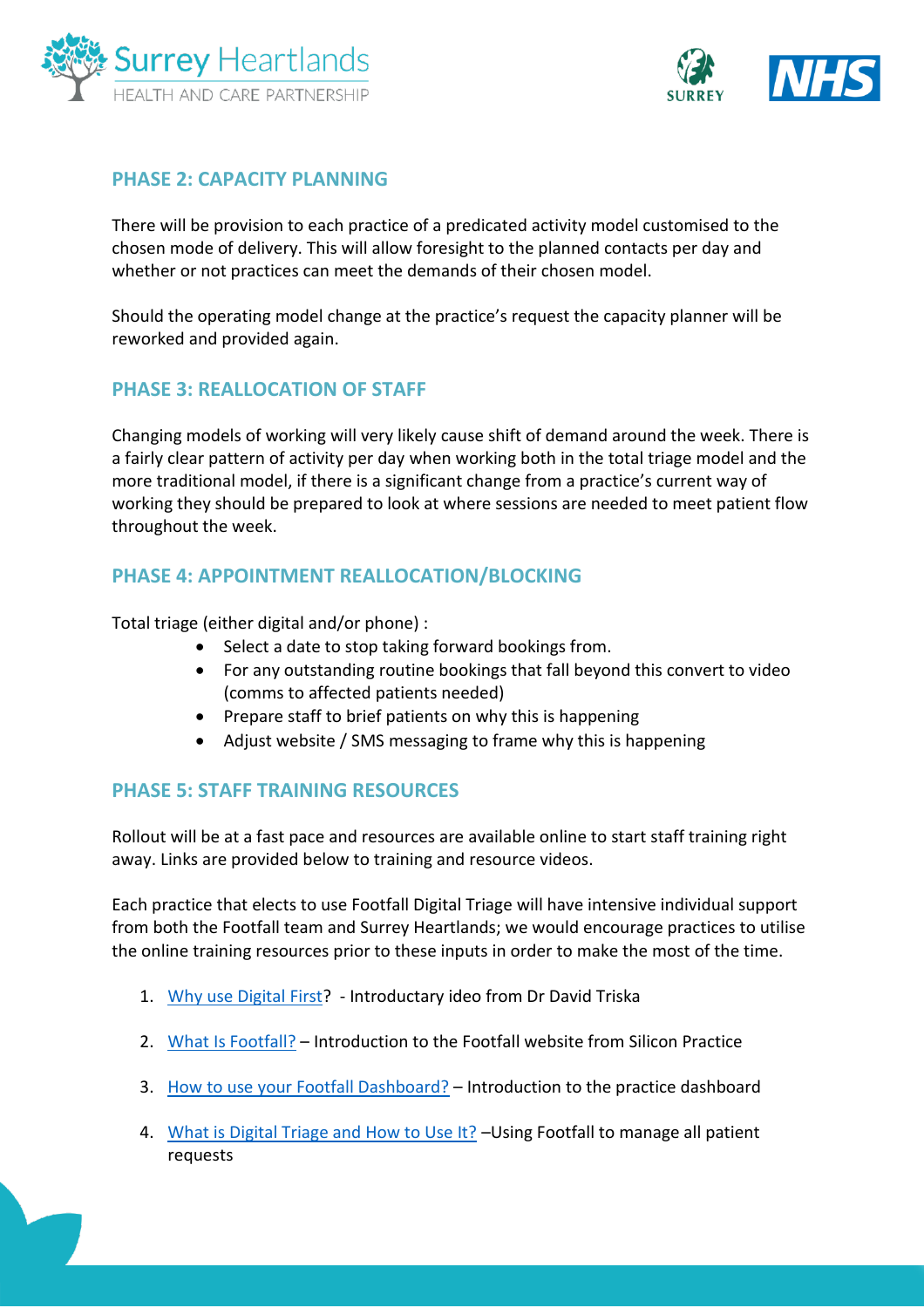



# **PHASE 6: WORKFLOW DESIGN**

The final section before deployment is to determine how you process incoming requests. This will vary depending on your local protocols but should follow this general format:

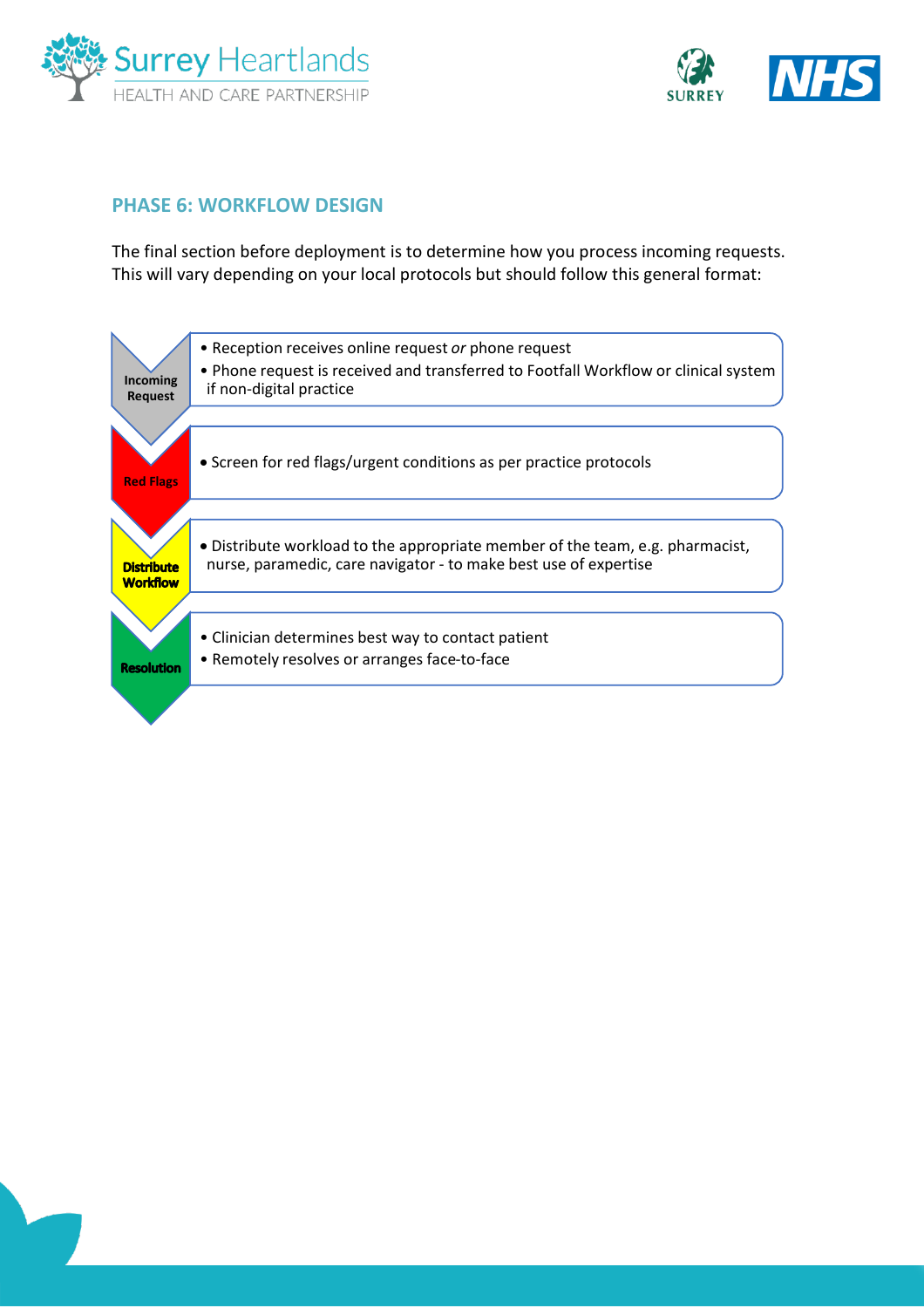



# **Appendix B**

# <span id="page-9-0"></span>**GUIDE TO TOTAL TRIAGE FOR CLINICIANS**

**1. Remain calm when looking at your workflow.** Remember that a list of consultation requests can actually be done very quickly. Use messaging where possible and if phoning patients keep the calls short if you know you will need a face to face review as a result.

**2. Don't forget the online**- patients lose confidence in using it if they don't get a quick response, try to keep responses timely and do not make online messaging worse than phone (they should be equitable). Efficient response times encourage as many as possible to keep using it as the most efficient method).

If there will be a delay to a response, let the patient know they have been heard with a preformatted message or you may find there is re-work through a subsequent phone call to the practice by the patient.

**3. Do today's work today.** Pre-booking things with others for the next day just makes the system grind to a halt and is the biggest cause of stress for most of the team. Try not to push things back, if a patient needs to be seen, ideally see them later on in the same session rather than booking later in the day wherever possible- this is a more efficient and sustainable way of working than having a surge of face to face appointments later on.

You can pre-book clinical reviews, but ask yourself is it really necessary? Often giving the patient a call on a day in x days/weeks time suffices- they may be fine and not wish to be seen and if they do, they can minimise the risk of DNA by agreeing a good time.

Utilise recall services like accuRx's Pathways to remind patients that you wanted to check in with them at a pre-set review duration.

Pre-booking lots of face to face ahead into your own clinics also just increases stress as your workload goes up. Look after yourself as well as your patients.

**4. Structure your day how you like it, but find out what works best.** The busiest part of the day for incoming requests is 08.00-1000. Only see emergencies face to face in this time if possible, or patients that need the convenience- but only for quick things.

Booking a predictably complex patient early in the day this time will set you up for a stressful session as you will be playing catch up. As a routine pattern of working, start seeing F2f at 10.30 onwards.

Space patients out allowing both adequate duration of appointment (e.g. 30 mins for a complex mental health patient) and time between appointments to allow you to catch up with referrals, calls and messages.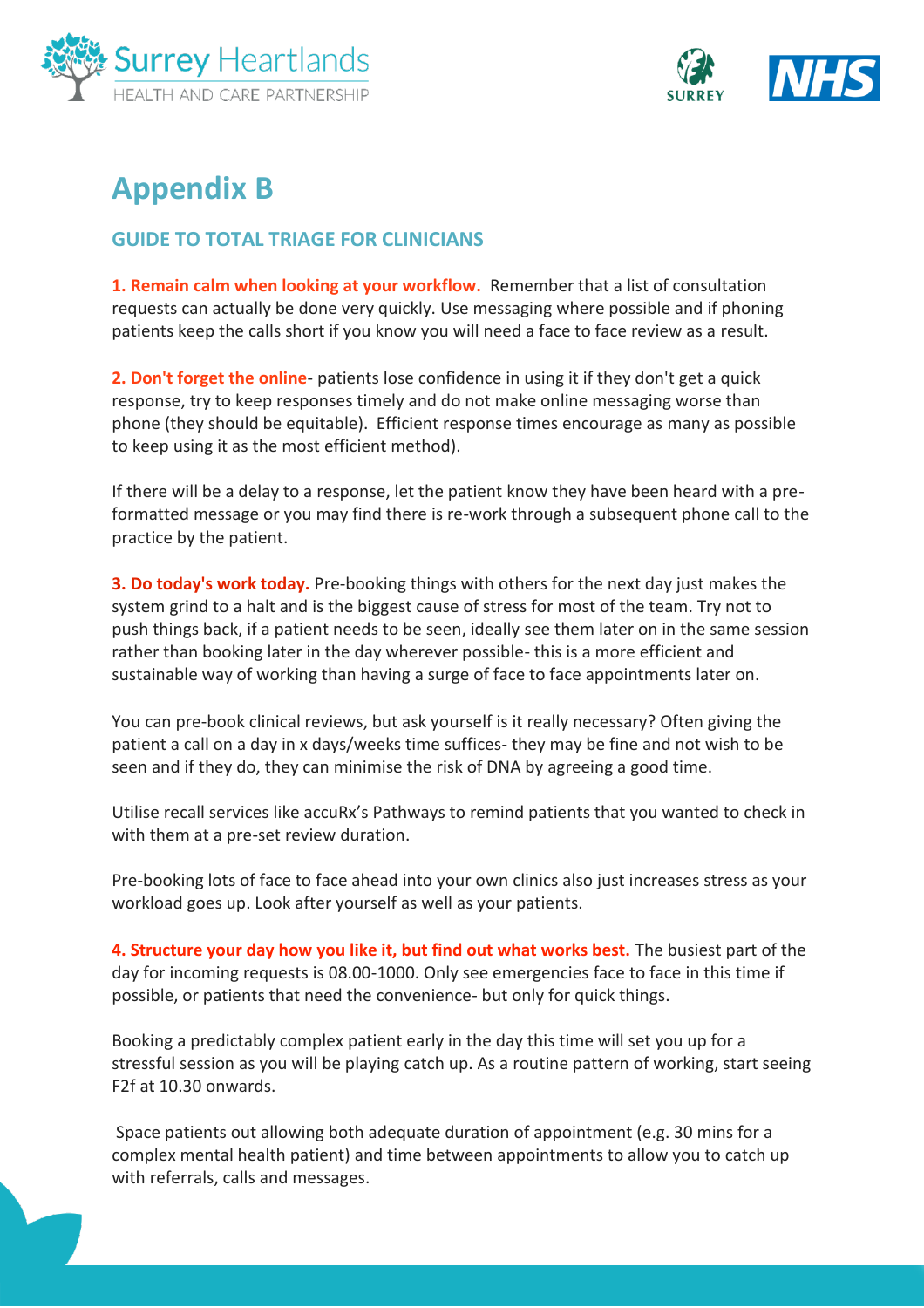



**5. Utilise the other staff**- ACHPs can see cases where appropriate and you can direct to the pharmacy or minor injuries for cases that are not appropriate to primary care. You do not need to see every patient the requires a f2f appointment.

**6. Add value to the consultation for both the patient and practice.** You can add NHS choices links to your replies online/sms to cut down on typing out lots of info. Don't forget to code advice given if it relates to QoF and to update any outstanding QoF items whilst speaking to the patient.

**7. Make sure the patient knows about their appointment.** If you are booking an appointment online for a patient, send them an SMS to make sure they know about it or consider a quick call. Some people don't check their emails and then inadvertently DNA.

**8. Protect yourself from overwork**. Do offer convenient appointments, but try offering specific slots first that would be good to fill- If a patient prefers afternoon, say 'I can fit you in at 2.30pm' rather than say 'what time would you like to be seen'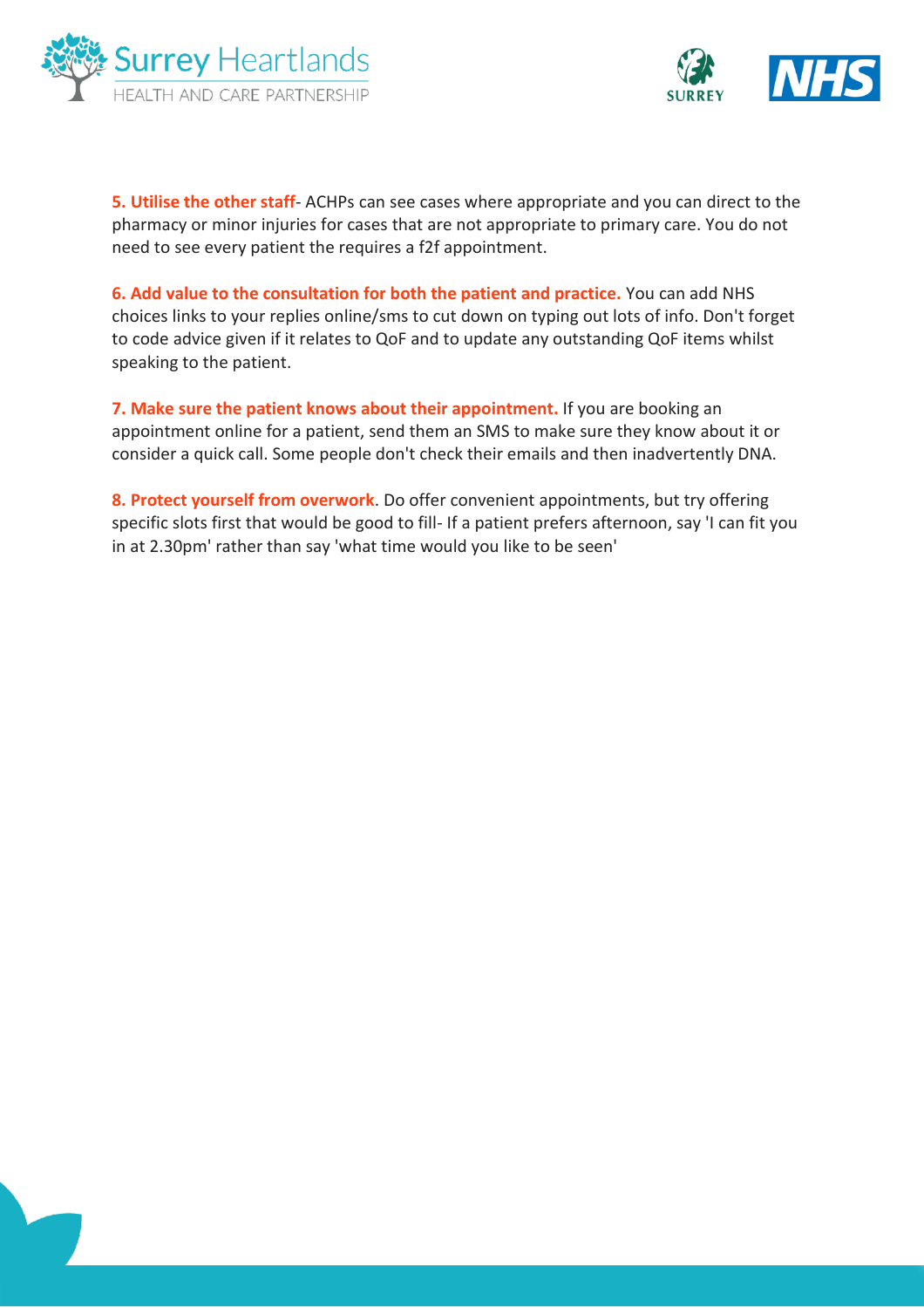



# **Appendix C**

# <span id="page-11-0"></span>**TELEPHONE TRIAGE GUIDE (COURTESY OF EGPLEARNING.CO.UK)**

# **1. Before you start:**

- Use a headset it will provide better audio both ways (especially if you have a mic) and you hear your own typing less and will have free hands so you are more likely to document during the consult and hence save time.
- Check the reason for the call look at the records briefly before you make the phone call, it really helps ie alerts, past medical history, recent contacts etc.
- Limit interruptions ensure other staff are aware you are on the phone, we recommend having screen messages to pass information rather than knocks on the door as it will fluster you and make things longer.
- Establish the mindset of why you are calling. If using to assess the reason first and confirm an appointment is needed, this should be your endpoint. If it is to not see the patient, have routes in place to manage this first and the tools to help you like weblinks (ie nhs.uk or patient.info links, knowledge of which services can deal with appropriate conditions, leaflets etc. If it is just a review, focus on the issue you are reviewing.
- if you have a list with pre-triage information (via admin team or patient-generated) then screen for the cases that require your urgent attention either based on clinical need or likely to need to come down hence get them booked in first like children who most would have a lower tolerance for bringing in.

# **2. Consultation**

#### **Opening**

Confirm who you are speaking with first:

- 3 point identification name, date of birth and address.
- Check they are somewhere private to talk. If a parent or guardian speaking, confirm who (document) and that you have consent where applicable to speak to them. Use a macro to help document this.

Example standard opener

- *Hello, I believe you are expecting a call from the practice?*
- *May I just confirm your name, date of birth and address to confirm I have the right notes?*
- *Thank you, I am Dr X from Y Practice, how can I help you?*

# **Establish the history**

Golden half minute – listen to what they are saying, jot down things if needed so you do not lose track.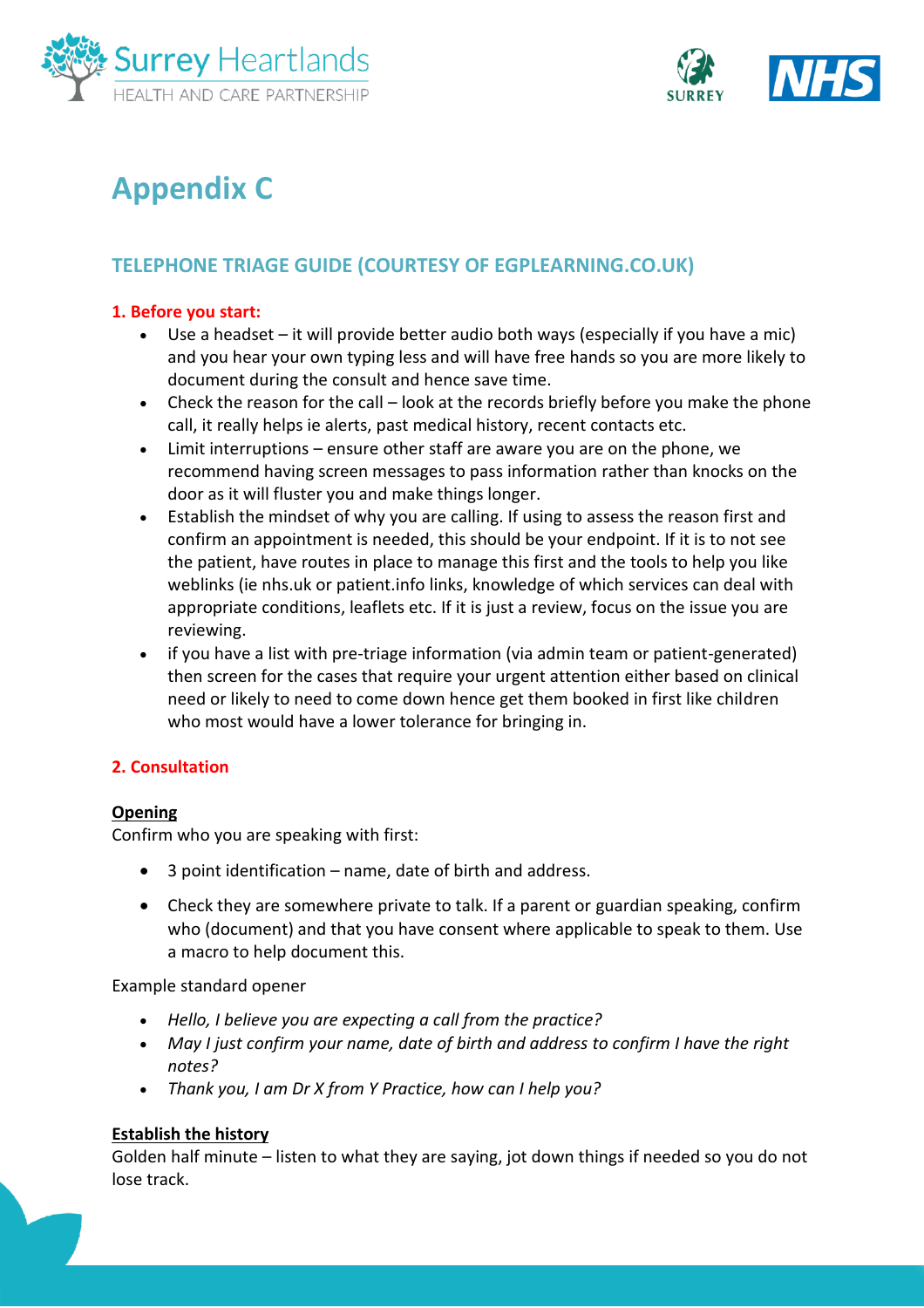



When they stop check for other reasons for consulting. It enables a better structure for the rest of the consultation.

Establish what you are dealing with on the call and repeat back to the patient to set expectations.

Clarify the bits you need. The important decision you are making is 'do I need to see you or not'. Your aim should be to answer this question first.

# If you make a decision to see early, check safety and appropriateness and book an appointment. Don't spend lots of time consulting on the phone

Clarify deeper–if short of breath – what does that mean? If not drinking – how much? If they have vomiting, how many times/what/when etc? **Be specific**.

If the patient is giving unclear answers – go to closed or yes/no questions to get the info you need.

Listen and check for 'hard' evidence – the way they breathe, speech flow etc. If able check pulse /stand on foot etc.

Do not feel rushed. Many see telephone consultations as a quicker route. IT can be, however, I still have had 20 min telephone consultations as it was the most effective way of dealing with the patient.

#### **Plan**

Summarise and repeat back-it makes a massive difference later.

Repeat for each issue before going to plan.

Explain your plan based on the information they have given. If you have options state how many first then explain.

#### *'You said….. So my advice is…..'*

Most patients will accept the information you give if you have done the above. Some will want something different. This is where the summarise and repeat back is invaluable as you can refer to this with facts relating to the patient.

# Where possible summarise plans to patients using an SMS service to avoid confusion and provide Patient Information Leaflets/Links for safety netting

#### **3. Tips**

- Establish the boundaries of convenience vs urgency. It is great when both work but do not be afraid to challenge issues relating to patient need vs want.
- If you are not planning on seeing the patient that day give plan and safety net. Be specific. Document this clearly.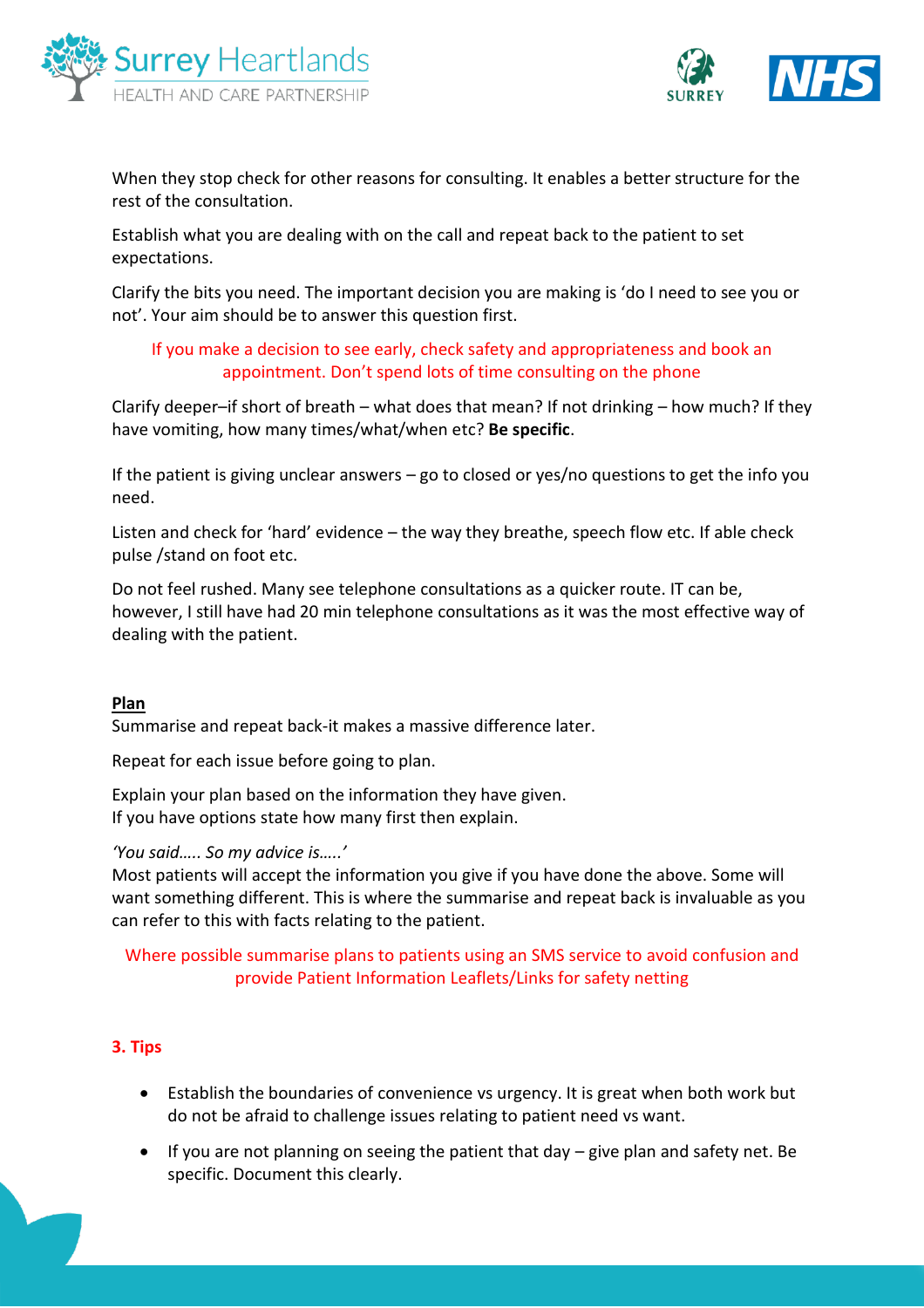



- Be clear on safety netting. Saying "Call back if worse" is unclear advice what does worse mean? Use links/PILs via SMS where possible to better advise the patient and protect yourself medicolegally.
- Use accuRx or equivalent to send standardised COVID-19 Florey (questionnaire) and patient information leaflets in line with latest guidance.